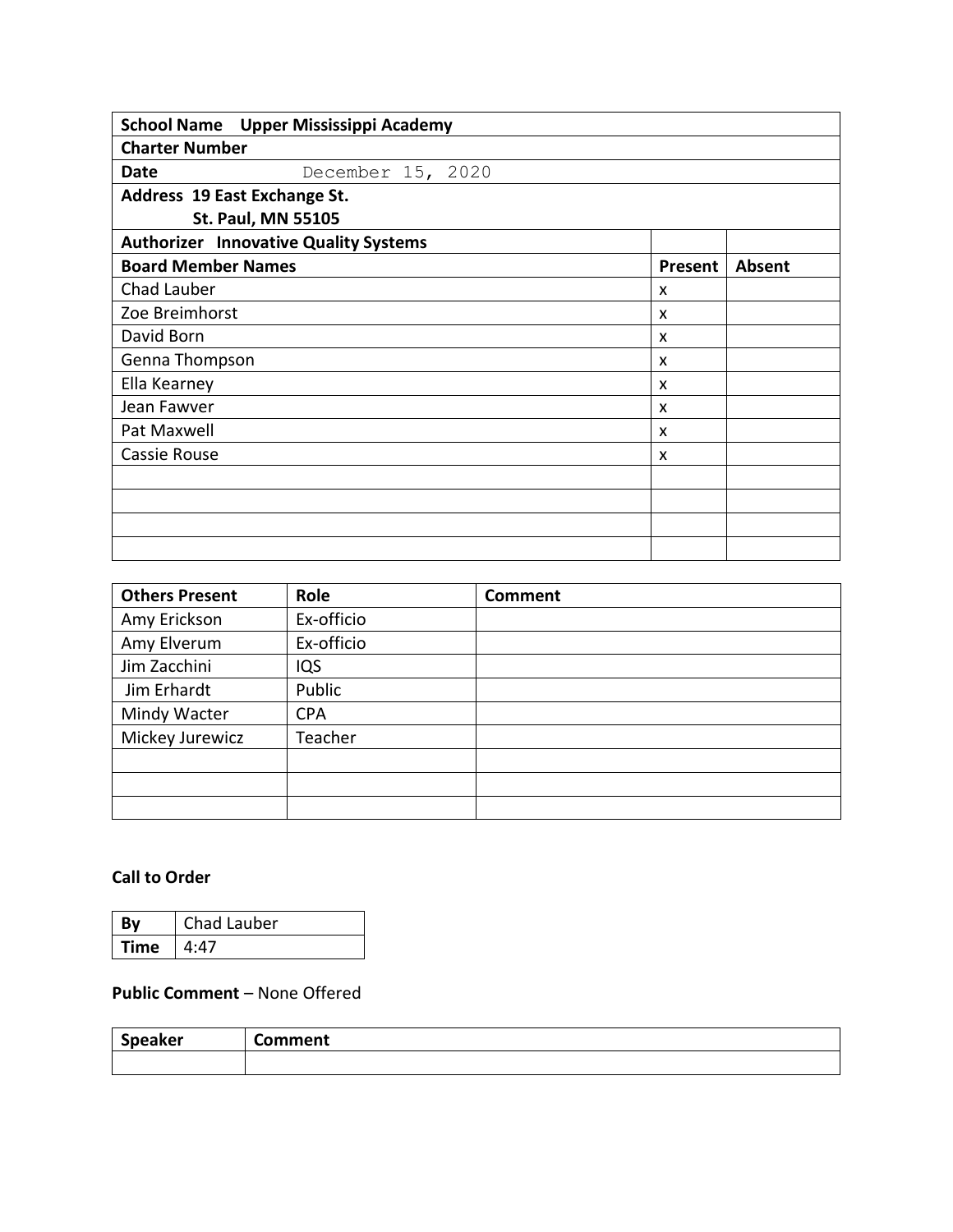# **Policy Updates**

| <b>Policy</b>      | <b>Comment</b>                                                                                                                                                                                                                                                                         |  |  |                             |
|--------------------|----------------------------------------------------------------------------------------------------------------------------------------------------------------------------------------------------------------------------------------------------------------------------------------|--|--|-----------------------------|
| <b>Bereavement</b> | Amy Erickson led discussion. UMA has not had formal policy; Amy<br>submitted draft policy that was developed and which will be compatible<br>with new payroll system. Recommended modifications include adding<br>"unborn child" as allowable cause and to specify time increments (15 |  |  |                             |
|                    | minutes/1 hour, etc.) that would be consistent with the payroll system                                                                                                                                                                                                                 |  |  |                             |
| <b>Vote</b>        | Abstain<br>Nay<br>Action<br>Yea                                                                                                                                                                                                                                                        |  |  |                             |
|                    | Consensus                                                                                                                                                                                                                                                                              |  |  | Approved with modifications |

| <b>Policy</b>  | Comment                                                                       |  |  |                             |
|----------------|-------------------------------------------------------------------------------|--|--|-----------------------------|
| <b>Public</b>  | Chad Lauber led discussion. UMA has not had formal policy; Draft policy       |  |  |                             |
| <b>Comment</b> | circulated for discussion; concerns raised about need for legal review of the |  |  |                             |
|                | policy; suggestion made to adopt policy used by SPPS                          |  |  |                             |
| <b>Vote</b>    | Abstain<br>Yea<br>Action<br>Nav                                               |  |  |                             |
|                |                                                                               |  |  | Deferred until next meeting |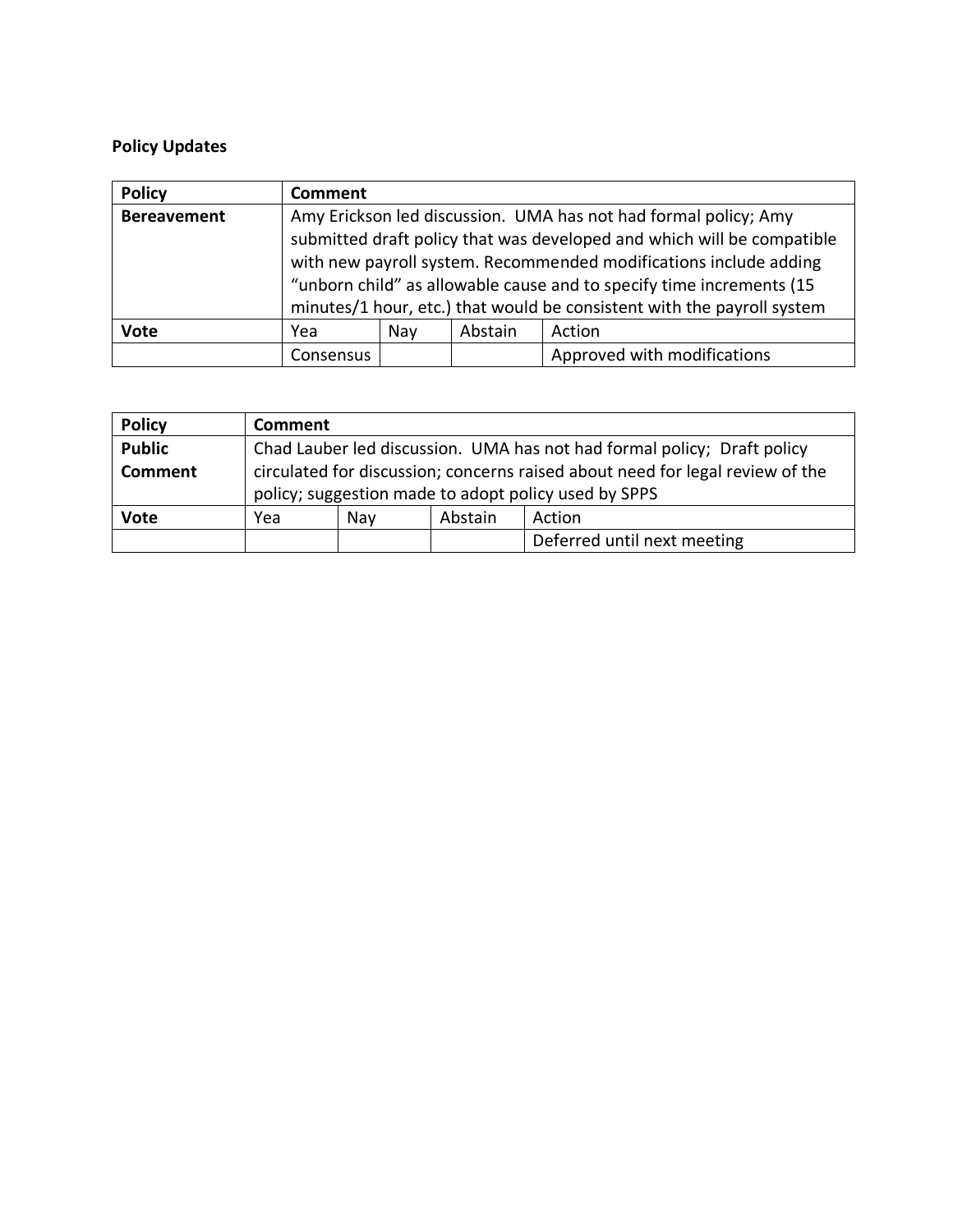### **Financial Report**

| <b>Presented by</b> |                                                                 |          |                                                                                              |
|---------------------|-----------------------------------------------------------------|----------|----------------------------------------------------------------------------------------------|
| Mindy Wacter        |                                                                 |          |                                                                                              |
| <b>Motion</b>       |                                                                 |          |                                                                                              |
|                     |                                                                 |          |                                                                                              |
| Made by             |                                                                 | Seconded |                                                                                              |
|                     |                                                                 |          | Discussion Finance Committee met to review budget following November report which            |
|                     |                                                                 |          | showed deficit. Review indicated adjustments were needed as a result of several factors,     |
|                     |                                                                 |          | including influx of federal funds and other monies related to Covid policies and operational |
|                     | impacts. Budget now shows positive fund balance moving forward. |          |                                                                                              |
|                     |                                                                 |          |                                                                                              |
|                     | Response Report was accepted and filed.                         |          |                                                                                              |
|                     |                                                                 |          |                                                                                              |
| <b>Vote</b>         |                                                                 |          |                                                                                              |
|                     | Yea                                                             | Nay      | Abstain                                                                                      |
| Lauber              |                                                                 |          |                                                                                              |
| <b>Breimhorst</b>   |                                                                 |          |                                                                                              |
| <b>Born</b>         |                                                                 |          |                                                                                              |
| <b>Thompson</b>     |                                                                 |          |                                                                                              |
| <b>Kearney</b>      |                                                                 |          |                                                                                              |
| <b>Fawver</b>       |                                                                 |          |                                                                                              |
| <b>Maxwell</b>      |                                                                 |          |                                                                                              |
| <b>Rouse</b>        |                                                                 |          |                                                                                              |

### **Director's Report**

| <b>Speaker</b> | <b>Comment</b>                                                              |
|----------------|-----------------------------------------------------------------------------|
| Amy Erickson   | 1. UMA had a good response to GiveMN – exceeded goal by \$2000+             |
|                | 2. Audit Summary and WBWF documents are prepared and will be                |
|                | submitted on time to State.                                                 |
|                | 3. Applications have begun to arrive for next year; recruitment and student |
|                | introduction strategies have changed and Covid is impacting decision        |
|                | process for families - better impression will be available in March, but    |
|                | probable enrollment looks good at present.                                  |
|                | 4. Director reported on some savings to School budget.                      |
|                | 5. Lease modifications and building improvements are coming along.          |